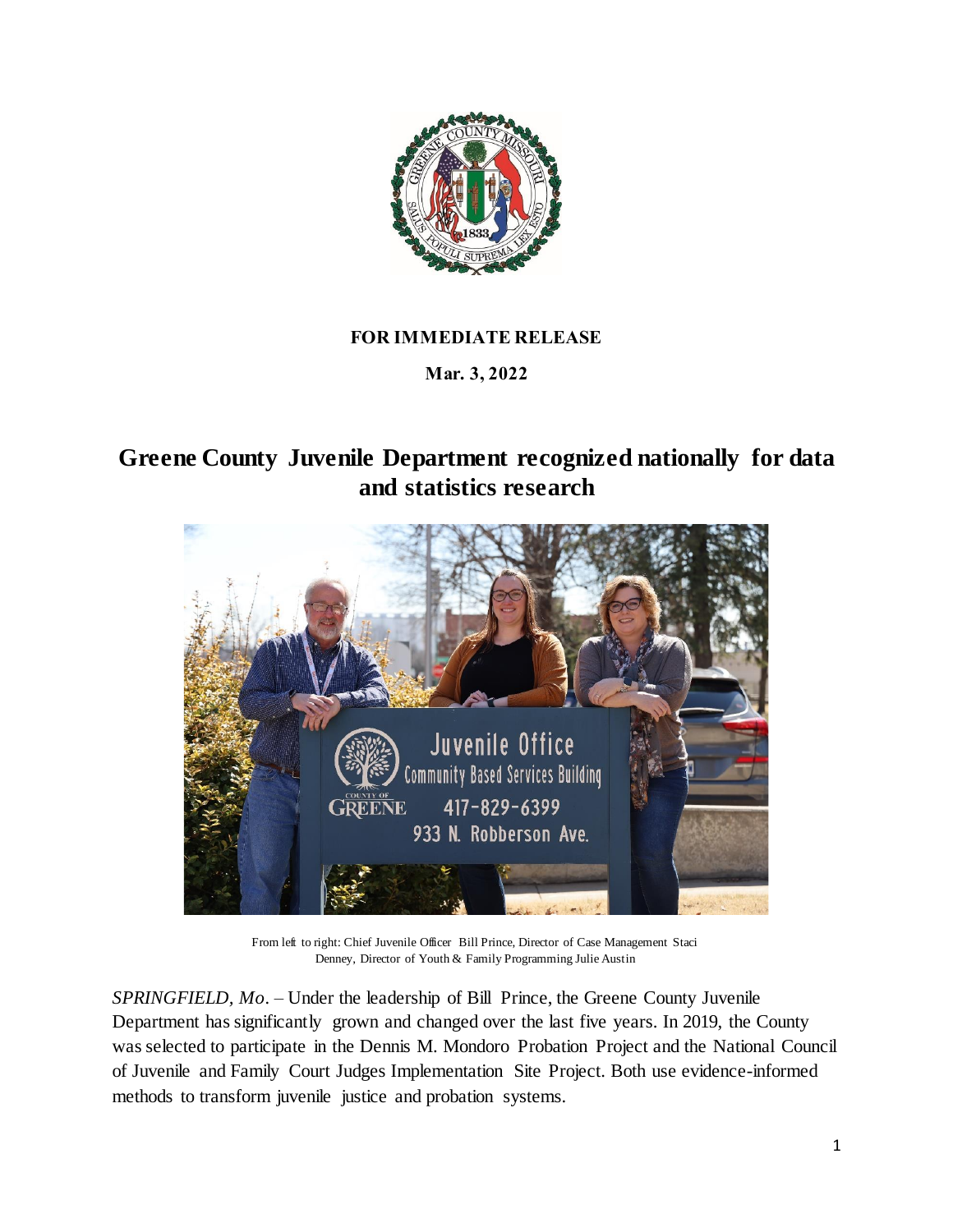Since that time, the County has created a 'Quality Unit' that focuses on measurable statistics and useful data to keep troubled youth away from Juvenile Detention and deeper involvement in the juvenile justice system. Prince, the Chief Juvenile Officer, says Greene County is the first of its size to have such a robust data department. The County has been working with other larger juvenile justice systems including Seattle, WA and Las Vegas, NV. Additionally, the County's consultants have used the Department's data reports as suggested templates and ideas for other jurisdictions.

"I think that the biggest impact Bill has had on this office is creating structure where there really wasn't any," said Brittany O'Brien, Director of Legal Services. "Prior to him being Chief Juvenile Officer there were no policy or manuals or written process, there was no grievance process, the office structure created division, we were focused more on law enforcement and less on helping families."



Professionals from the Mondoro Project made seventeen recommendations to the County. The Juvenile Office is planning to implement those changes in the next three to five years. This will help the Department better align with the best practices in the field which are oriented around advances in understanding adolescent development.

"There is an ever-growing understanding

within juvenile justice that relationship-based solutions and interventions are far more successful than punitive interventions," said Julie Austin, Director of Youth and Family Programming. "Accountability remains an important part of the process, but providing resources and services that allow youth to form positive relationships and identity is also a key part of insuring these kids become productive citizens down the road."

This year, the County has also added a full-time licensed clinician to provide direct individual and family therapy, along with therapeutic groups. The number of referrals sent to the Juvenile Office, that resulted in a state-wide record, has drastically dropped since 2016. The graphic below shows the total referrals received as well as referrals that needed court action.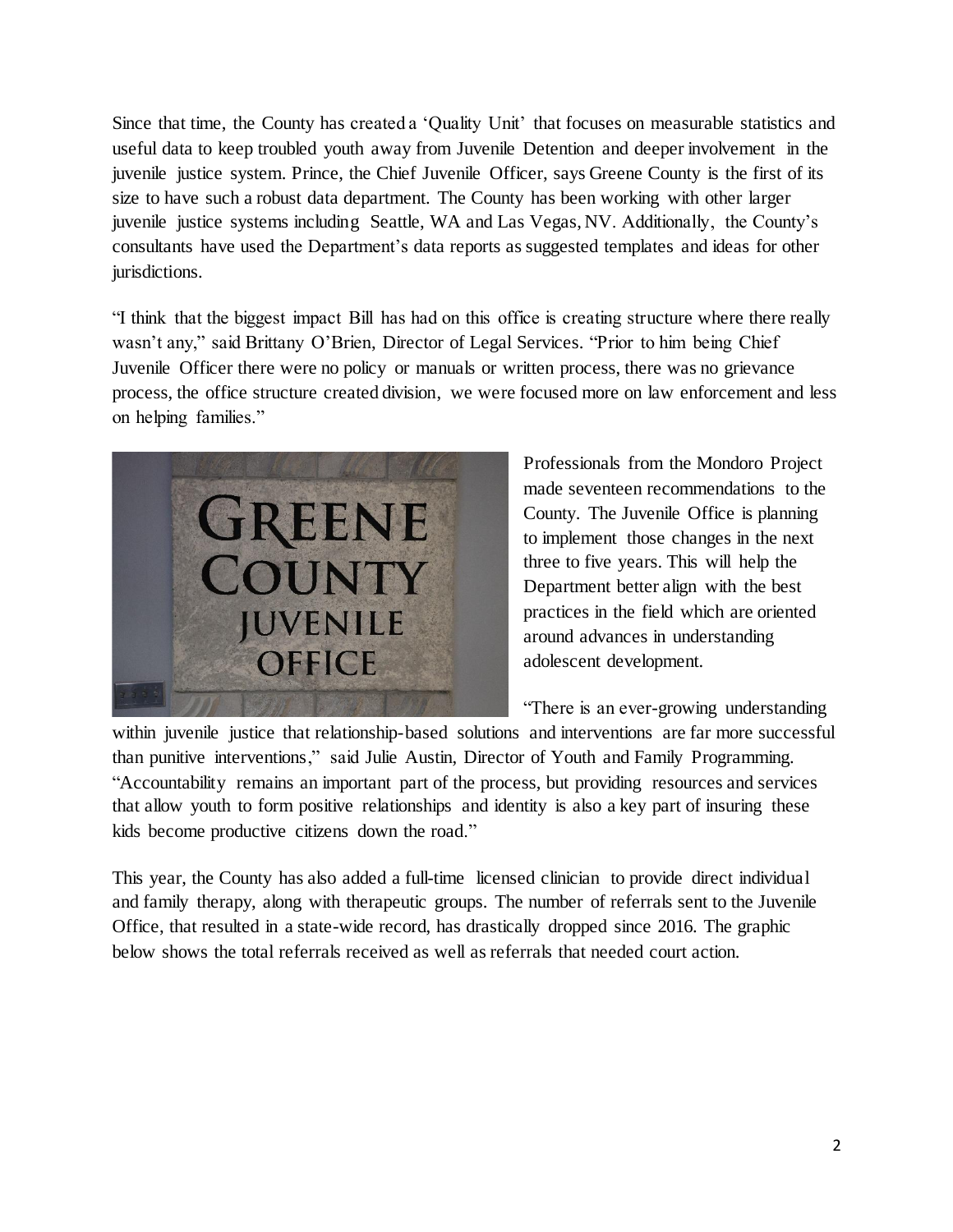

Below is a list of additions and changes to the Juvenile Department over the last several years:

2021:

- The Youth Detention Facility was placed on 'Diversion Status' to focus on safe staffing requirements, training, and adopting a trauma informed approach for youth housed in Detention.
- County awarded to participate in technical assistance program to provide best practices for both child abuse and neglect cases and commercial sexual exploitation cases.

2020:

- Hired a Family Treatment Court Project Coordinator and Peer Support Specialists to work with individuals with substance use disorders that are also involved in the child welfare system, as those individuals have lost custody of their children and are working toward reunification.
- Purchased 'Child and Adolescent Needs and Strengths' tool that helps Deputy Juvenile Officers know where to target interventions and build more meaningful and helpful action plans.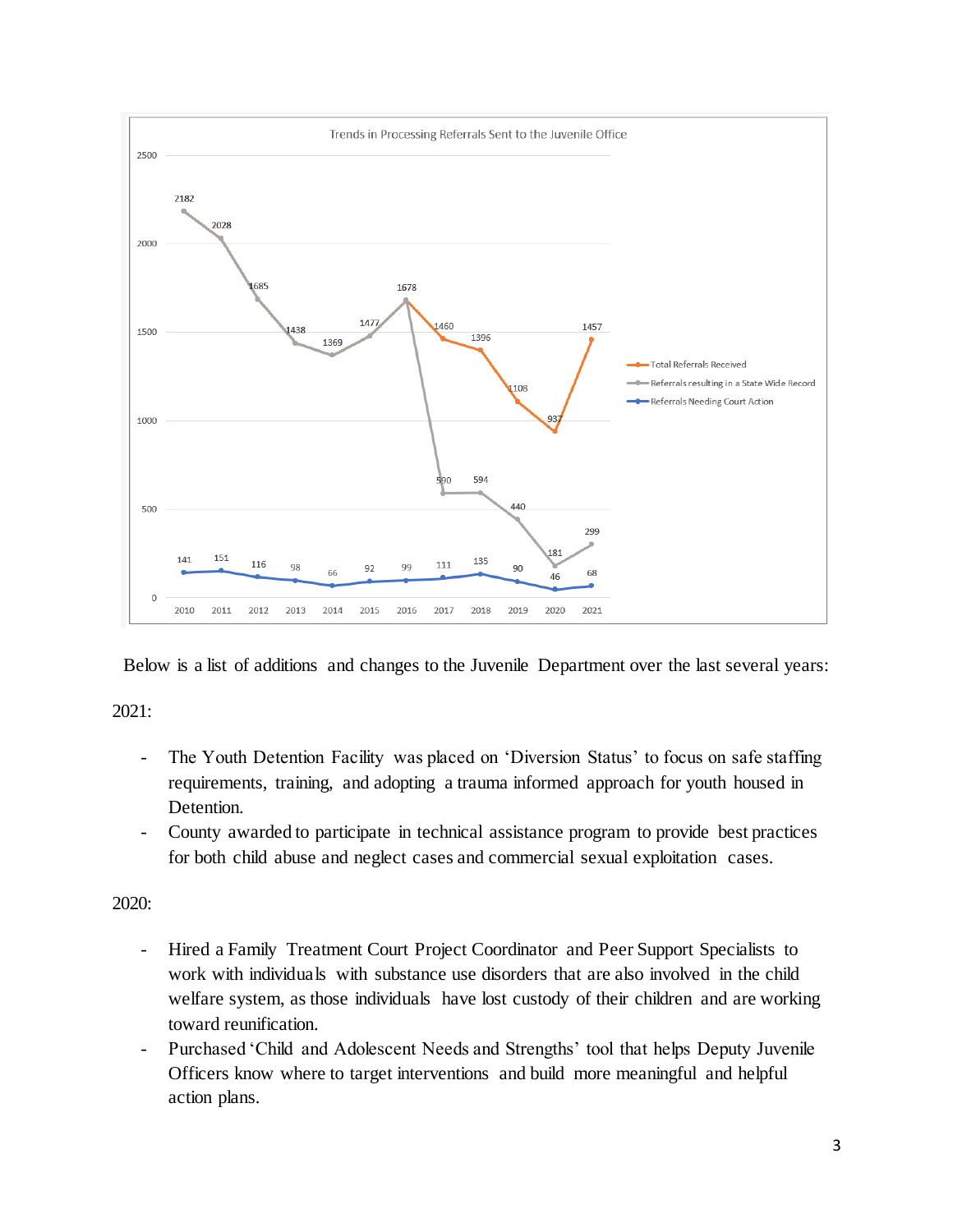- In an effort to curb unregulated funding and use of tax payer dollars, the Juvenile Office moved to an attorney contract agreement. This has greatly increased cost efficiency.

## 2019:

- Added a fourth division of Greene County Family Court.
- Provided peer group support to families through Parent Café and Teen Café, in partnership with Community Partnership of the Ozarks.
- Diversion Database developed to capture more indicators, such if families were interested in services and whether or not an action plan was created.
- Awarded a \$750,000 grant to enhance Family Treatment Court.

## 2018:

- Diversion Unit formed to help separate youth that had a lower risk of recidivating. Engagement with Deputy Juvenile Officers are voluntary and more service oriented.
- Research Management Analyst hired to help track the number of youths being diverted, in addition to, analyzing data within Juvenile Information Systems.
- Community Based Services programming moved to a larger space at 933 Robberson in Springfield to provide more services and therapeutic programs.
- The Greene County Domestic Relations Unit added a service for educating parents that have a high amount of conflict in their relationship. This program is called 'CORE', which stands for confliction resolution.

## $2017:$

- Adoption of the Missouri Juvenile Officer Performance Standards. The Juvenile Office aimed to help youth and families before a youth has a 'legally sufficient' situation that would result in a statewide record and causing harm to individuals, businesses, and the community.
- A second Licensed Professional Counselor hired to help youth with mental health needs.
- Continued participation in the Judicial Engagement Team through the Casey Family Programs to help manage abuse and neglect cases.

"The Juvenile Office values youth resiliency, which aims to enhance youths' protective factors and reduce risk factors that may cause re-offending behavior," said Rachel Hogan, Director of Quality Services. "Our office knows how important reunification is for families. We continue to research what's best for kids and understand the difference between risk factors and safety factors."

Below is the functional organization structure of the current Greene County Juvenile Department: